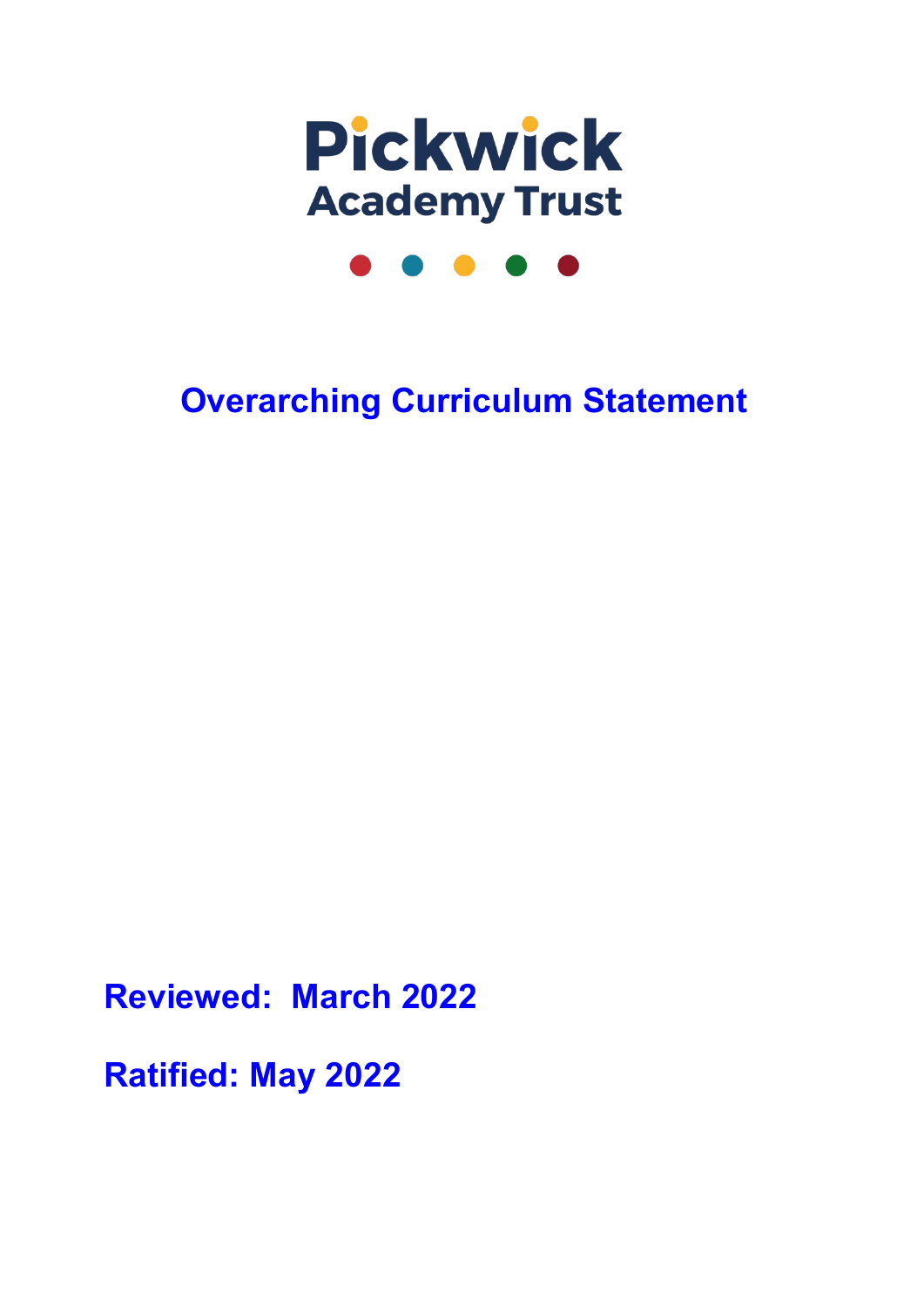

## **"Working together to provide the best schools and outcomes for our children"**

## **Curriculum Statement**

Through working alongside our schools we strive to develop a range of opportunities and immersive experiences for all our pupils and families. We encourage leaders and teachers to build on the National Curriculum to provide an ambitious, rich and diverse curriculum in our schools. Our aspiration is for every pupil to develop the 'know of' (knowledge), 'know how' (skills) and dispositions needed to be successful, curious citizens. Through experiencing the curriculum by being Geographers, Scientists, Musicians, Philosophers for example, we not only enable them to move confidently into the next phase of education, but also help them to build foundations for life.

The belief that a school's curriculum and vision should reflect the local communities to enhance and enrich learning is shared across all our settings. Collaboration across our Trust helps each of our schools to create a bespoke, locally focused curriculum that inspires our pupils with people, places and stories that our children can relate to.

We encourage our staff to continue to hone, develop and refine their understanding of the pedagogy that lies behind their curriculum, recognising how children learn and the different stages in their cognitive development, so that they can scaffold the curriculum appropriately, ensuring access for all. We strive to support our schools to plan their curriculum carefully in a coherent and sequenced way, showing progression of skills and knowledge. We believe that, by encouraging pupils to become more active in their learning, they are able to know and remember more. Our approach to curriculum helps to promote curiosity, adaptability and encourages our children to make connections across and between subjects; in many of our schools this is achieved through an enquiry-led approach. Our aim is to ensure that creativity and challenge are woven through our enquiry questions which are planned to stretch thinking, build active engagement in learning and stimulate curiosity.

Through a curriculum that is both engaging and relevant, that promotes the spiritual, moral, cultural and physical development of our pupils, we are working hard with our families and communities to help to prepare pupils for the opportunities, responsibilities and experiences of later life in our society. PHSE is promoted and taught in all our schools, including ways in which children can keep themselves safe in their communities and online, and we ensure our schools teach Relationships and Sex Education following government guidelines.

All schools must ensure their individual curriculum reflects the Pickwick Trust vision, values and ethos. Additionally, all trustees and the staff and governors of a school with a Church of England foundation commit to protect and sustain the Christian distinctiveness of any such church school in the trust. This is a special responsibility